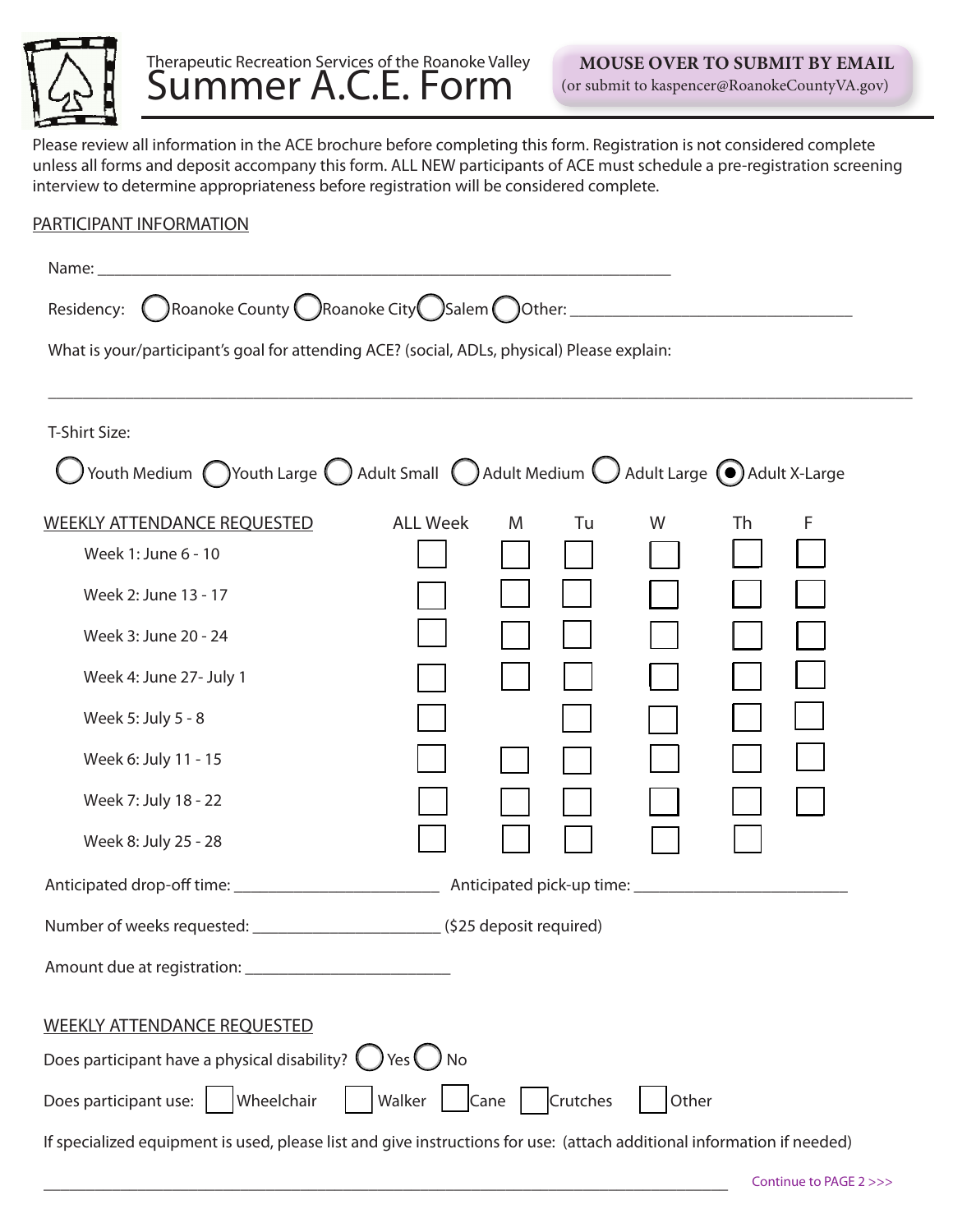

## HEALTH / MEDICAL HISTORY (CONT'D)

| Check areas that apply and explain symptoms, treatments and actions to take:                                                                                                                                                                                         |                                        |  |  |  |
|----------------------------------------------------------------------------------------------------------------------------------------------------------------------------------------------------------------------------------------------------------------------|----------------------------------------|--|--|--|
| Seizure Disorder   Visual Impairment  <br>Hearing Impairment                                                                                                                                                                                                         | Asthma<br><b>Respiratory Disorders</b> |  |  |  |
| Communication/Speech Disorder<br>Contagious Diseases (HIV, AIDS, Hepatitis)                                                                                                                                                                                          |                                        |  |  |  |
|                                                                                                                                                                                                                                                                      |                                        |  |  |  |
|                                                                                                                                                                                                                                                                      |                                        |  |  |  |
|                                                                                                                                                                                                                                                                      |                                        |  |  |  |
| PERSONAL CARE NEEDS                                                                                                                                                                                                                                                  |                                        |  |  |  |
| Check areas that apply and explain assistance needed below:                                                                                                                                                                                                          |                                        |  |  |  |
| Toileting   Diapering<br><b>Dressing</b><br>Transferring                                                                                                                                                                                                             | Personal Hygiene<br>Feeding            |  |  |  |
|                                                                                                                                                                                                                                                                      |                                        |  |  |  |
| Will a medical care provider, or 1:1 staff member be attending camp? $($ Yes $($ Xo                                                                                                                                                                                  |                                        |  |  |  |
| Any staff that will be attending camp with an ACE camper that is not employed with Roanoke County will need to<br>complete a Volunteer Form, Child Protective Services Form, and a complete a Criminal Background Check.                                             |                                        |  |  |  |
|                                                                                                                                                                                                                                                                      |                                        |  |  |  |
|                                                                                                                                                                                                                                                                      |                                        |  |  |  |
|                                                                                                                                                                                                                                                                      |                                        |  |  |  |
|                                                                                                                                                                                                                                                                      |                                        |  |  |  |
| <b>MEDICAL ADMINISTRATION</b>                                                                                                                                                                                                                                        |                                        |  |  |  |
| Will medication need to be administered during ACE?<br>) Yes                                                                                                                                                                                                         | ۱No                                    |  |  |  |
| Is assistance needed administering these medications? (Nes<br>(If yes, a request for medication administration form must be completed. These forms are enclosed in the ACE Parent Handbook, distributed<br>to parents after their child has been accepted into ACE.) | )No                                    |  |  |  |
| <b>TEACHER RELEASE FORM</b>                                                                                                                                                                                                                                          |                                        |  |  |  |
|                                                                                                                                                                                                                                                                      |                                        |  |  |  |
|                                                                                                                                                                                                                                                                      |                                        |  |  |  |
| Can we speak with the teacher regarding your child's needs and IEP goals? $\binom{ }{ }$ Yes                                                                                                                                                                         | <b>No</b><br>Continue to PAGE 3 >>>    |  |  |  |